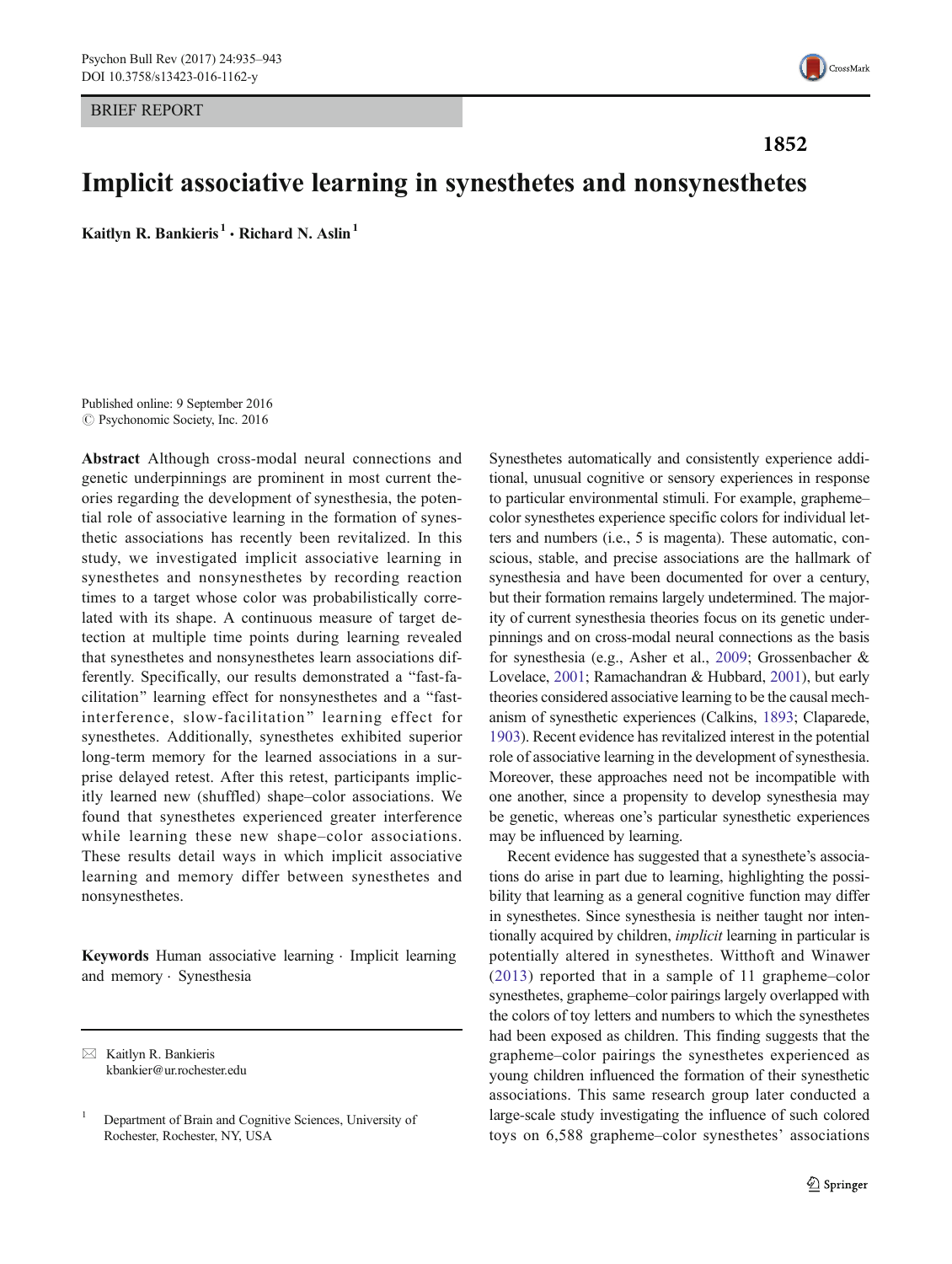(Witthoft, Winawer, & Eagleman, [2015](#page-8-0)). They found that approximately 6 % of synesthetes had a large number of synesthetic associations (10–26 per individual) that had been influenced by toys with colored graphemes. The researchers made this retrospective inference by charting the years preceding the introduction of a specific colored toy set to the commercial market, and finding that no participants' synesthetic experiences had a large overlap with the colored toys. In the decade following the availability of this toy set to consumers, however, nearly 15 % of participants exhibited significant overlap between their synesthetic experiences and the toy set. These findings suggest that exposure to a particular set of environmental stimuli can influence the formation of synesthetic associations, suggesting that associative learning in early childhood plays a role in synesthesia.

Additional findings on the patterns of synesthetic experiences support the role of implicit learning in synesthesia. Although synesthetic experiences are superficially idiosyncratic from one synesthete to the next (e.g., the month November might be purple for one synesthete but orange for another), patterns emerge when looking at populations of synesthetes. For instance, sound–color synesthetes tend to associate higher pitches with lighter colors (Ward, Huckstep, & Tsakanikos, [2006](#page-8-0)). Moreover, these patterns found in synesthetes' explicit associations match intuitions found in the general population of nonsynesthetes, as revealed by forced-choice cross-sensory association tasks (e.g., Bankieris & Simner, [2014;](#page-8-0) Cytowic & Wood, 1982; Marks, [1974,](#page-8-0) [1987](#page-8-0); Simner et al., [2005](#page-8-0); Simner & Ludwig, [2012;](#page-8-0) Smilek, Carriere, Dixon, & Merikle, [2007\)](#page-8-0). Although some of these commonalities may arise due to magnitude comparisons across senses, others—such as those including linguistic components—are necessarily learned. These common patterns across synesthetes and nonsynesthetes suggest that synesthetic associations may arise in part due to a sensitivity to associative pairings or environmental statistics particularly early in development.

Despite the potential role of implicit learning in synesthesia, only one study to date has investigated differences in implicit-learning abilities between synesthetes and nonsynesthetes. In this artificial-grammar learning study, grapheme–color synesthetes, sequence–space synesthetes, and nonsynesthetes were exposed to two different grammars within the training phase of the experiment—one with symbols and one with letters (Rothen et al., [2013\)](#page-8-0). Strings were presented one character at a time, and participants wrote down the entire string at the end of its presentation. After the training phase, participants were informed that the strings had been generated by a set of rules. At test, participants made grammaticality judgments on strings from the grammars they had been exposed to during learning, in addition to two novel grammars. Grapheme–color synesthetes performed more accurately than controls on letter strings but not symbol strings, suggesting that their increased accuracy was related to their synesthetic color experiences triggered by the letter strings. Supporting this interpretation of the results, sequence–space synesthetes—whose synesthesia occurs in a domain outside of the materials used in this study—did not perform more accurately than controls on either grammar. Accordingly, this study does not support the hypothesis that synesthetes have extraordinary implicit-learning abilities, but rather exhibit superior learning because of the benefit provided by their "extra" synesthetic experience.

In the present study, we specifically investigated implicit associative learning (rather than grammar, rule, or sequence learning) in synesthetes and nonsynesthetes. Mimicking the natural environment in which synesthesia develops, we presented associations in a probabilistic manner and did not require participants to attend to these associations to perform the experimental task. We collected a continuous dependent measure (reaction time, RT) on each trial to estimate a smooth learning curve, and repeated testing across days and weeks to investigate potential long-term memory differences between synesthetes and nonsynesthetes. With this probabilistic design, we not only analyzed the RTs to "correct" associations, but also evaluated the RTs to "incorrect" associations as a way to investigate any interference experienced for improbable shape–color pairings. Finally, since synesthetes' associations generally do not change abruptly, we introduced novel associations (same shapes, different colors) during the final session to assess potential group differences in the ability to implicitly learn new associations. We sought to investigate synesthetes' abilities to implicitly learn, retain, and relearn shape–color associations with this multipart experimental design. If synesthetes have a general superior implicit associative-learning ability, we should see that synesthetes learn these probabilistic associations more quickly than controls. If this hypothesized associative learning ability comes at the cost of stronger interference for incorrect associations, we would expect synesthetes to be more affected by the presentation of incorrect associations and to be worse at relearning shuffled shape–color associations than controls would be.

## Method

#### Participants

Eight linguistic–color synesthetes, who experienced colors for letters, numbers, days of the week, and/or months of the year, were recruited from our preexisting database of Rochesterarea synesthetes. Seven of the synesthetes completed all portions of the study, and we recruited nonsynesthetes from the Rochester area until we had seven participants approximately matched for age and education who had also completed all portions of the study (see Table [1](#page-2-0) for the participant information). This resulted in the exclusion of four nonsynesthetes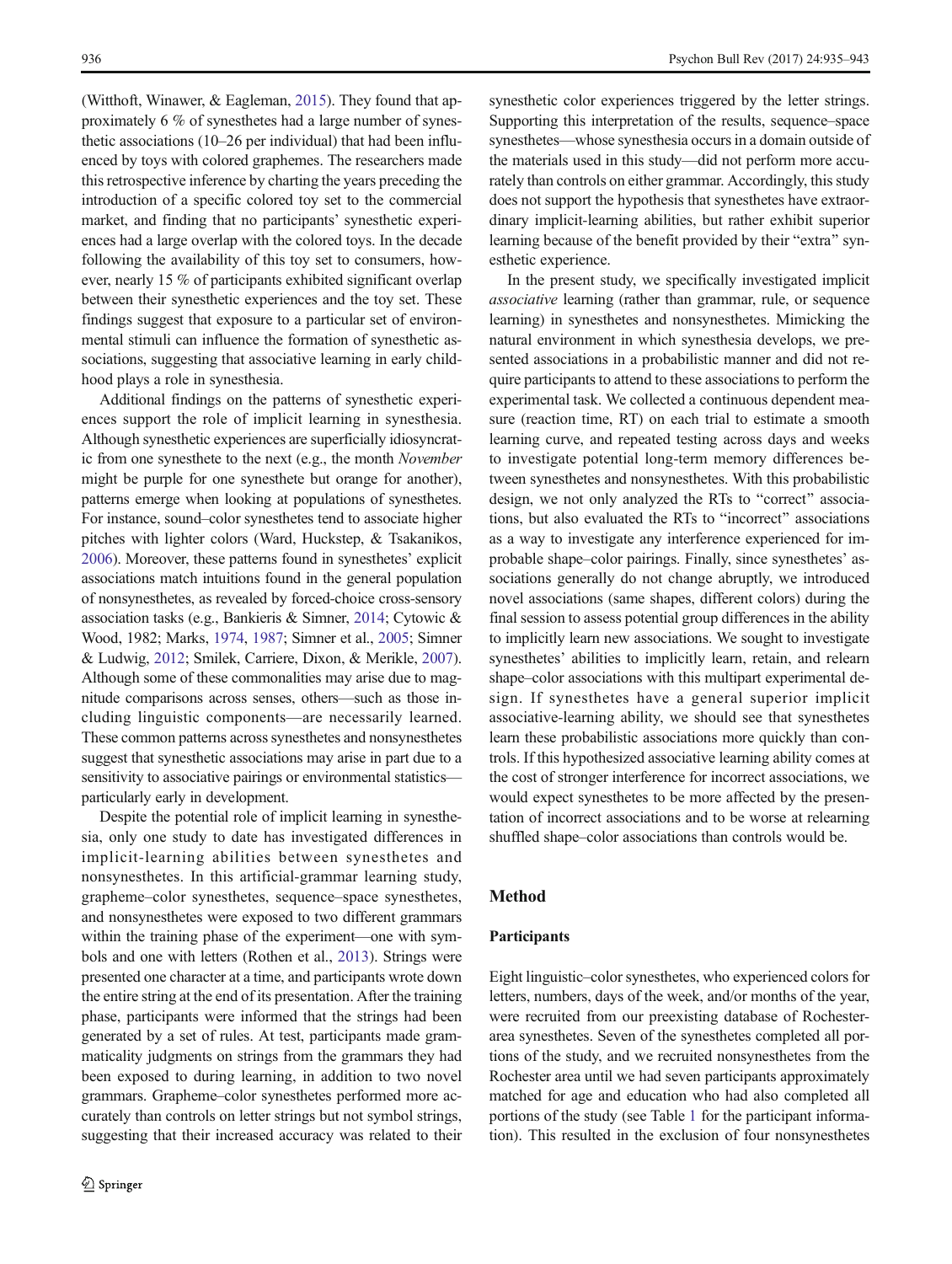<span id="page-2-0"></span>Table 1 Participant information

| Synesthetes |        |    | Nonsynesthetes   |        |           |  |
|-------------|--------|----|------------------|--------|-----------|--|
| Age         | Gender |    | Education<br>Age | Gender | Education |  |
| 18          | F      | HS | 18               | М      | HS        |  |
| 18          | F      | HS | 20               | М      | HS        |  |
| 19          | F      | HS | 21               | М      | HS        |  |
| 20          | F      | HS | 22               | F      | HS        |  |
| 26          | F      | MS | 27               | F      | BS        |  |
| 27          | F      | MS | 28               | М      | MS        |  |
| 42          | M      | MS | 41               | М      | MS        |  |

"Education" indicates the highest level completed

and one synesthete who did not complete all portions of the study. All participants were compensated \$10/h for their participation. Ethical approval was obtained from the University of Rochester Research Subjects Review Board.

Our synesthetes' self-reported experiences had previously been confirmed with an objective test of genuineness—consistency over time—presented via the diagnostic website [http://synesthete.org](http://synesthete.org/) (see Eagleman, Kagan, Nelson, Sagaram, & Sarma, [2007](#page-8-0), for the methods). This test identifies synesthetes on the basis of replicated findings that synesthetes are significantly more consistent when repeatedly choosing synesthetic colors for the stimuli eliciting them (e.g., letters) than are nonsynesthetes. Our synesthetes experienced colors in response to letters and/or numbers  $(n = 4)$ , days of the week  $(n = 4)$ , and/or months of the year  $(n = 3)$ , as confirmed by mean standardized scores of 0.66 ( $SD = 0.28$ ), 0.63 ( $SD = 0.13$ ), and  $0.50$  (SD = 0.09), respectively, where a score below 1 confirms synesthesia (see Eagleman et al., [2007](#page-8-0), for details). Two synesthetes experienced colors for graphemes, days of the week, and months of the year; two experienced colors in response to days of the week and months of the year; one experienced colors only for days of the week; and two experienced colors only for graphemes. Nonsynesthetes completed a synesthesia questionnaire (see [http://synesthete.org\)](http://synesthete.org/) and indicated no synesthetic experiences.

## Stimuli

The stimuli consisted of ten discriminable "snowflake" shapes created with ART-TEK's online snowflake generator (link inactive at time of publication: [www.art-tek-ltd.co.](http://www.art-tek-ltd.co.uk/snowflake/) [uk/snowflake/;](http://www.art-tek-ltd.co.uk/snowflake/) please contact the corresponding author for the stimuli). During the implicit-learning task, these snowflakes were presented in six canonical colors: red, blue, green, cyan, magenta, and yellow.

#### Procedure

Participants implicitly learned two sets of snowflake–color pairings across two in-lab "visits": The first visit spanned two days, and the second visit occurred on one day at least two weeks after the first visit. At the beginning of the first day, three snowflakes were randomly selected as targets for the detection task, with the remaining seven snowflakes used as distractors. Participants first completed a pretest during which they were shown six snowflakes (the three target snowflakes and three randomly selected distractors), rendered in white on a gray background, one at a time and asked whether they consistently and automatically associated each snowflake with a color. If participants indicated that they did have an associated color for the presented snowflake, participants chose their associated color from a color wheel.

Following the pretest, participants completed six blocks of 135 visual detection trials modeled after Kusnir and Thut [\(2012\)](#page-8-0). Each trial began by displaying one of the three target snowflakes in black in the center of the screen for 1 s, as can be seen in Fig. 1a. The target snowflake was then replaced by six colored snowflakes: the target snowflake and five distractor snowflakes. The array of six colored snowflakes remained on the screen until participants indicated whether the target snowflake was presented on the left or the right side of the screen, by pressing the appropriate arrow key. Unbeknownst to the participants, across trials two of the target



Fig. 1 Experimental procedure and stimuli. (a) Example of detection trials in which participants indicate whether the target snowflake (black) appears on the left or the right side of the screen. (b) Probabilities of target snowflakes appearing in each of the six colors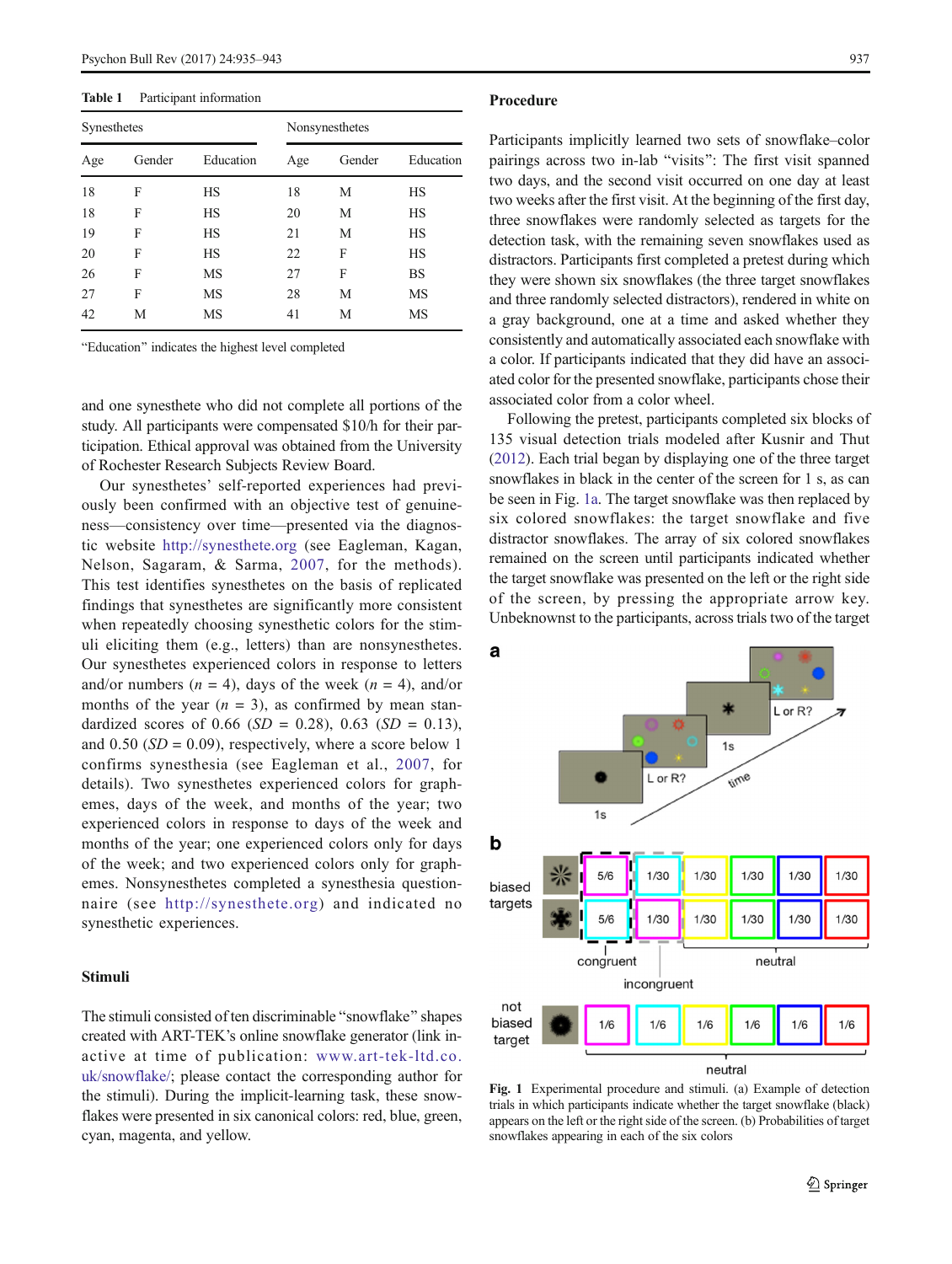<span id="page-3-0"></span>snowflakes were not presented in the six colors equally (*i.e.*, they were color-biased, as is shown in Fig. [1b](#page-2-0)). The colorbiased targets were presented in their "congruent" color 83.3 % (5/6) of the time, and presented in every other color 3.3 % of the time (i.e.,  $1/6 * 1/5 = 1/30$ ). The remaining target was unbiased in color presentation, appearing in each color 16.7 % (1/6) of the time. Thus, the three target snowflakes were equiprobable across trials, but for two of the target snowflakes their assigned colors in the six-snowflake search array were not equiprobable.

After completing six visual-detection blocks with a 1-min break after each, participants reported their associations by completing a task similar to the pretest. Again they were shown six white snowflakes one at a time (the three target snowflakes and three randomly selected distractors), but they were now asked whether they had begun to associate a color with that snowflake based on their experience in the previous sections. If participants responded "yes," they selected the associated color from a color wheel and submitted their answer. Additionally, the participants reporting an association were next shown the six colors used in the experiment and asked to click on their associated color if it was present, or to press "n" if they did not associate the snowflake with one of the six colors presented. We will refer to this task as the association report task, hereafter.

Participants returned to the lab the following day to complete their first visit. The second day consisted of the association report task, six blocks of detection trials, a repetition of the association report task, and a computerized version of the Corsi block-tapping task, to assess working memory (Mueller, [2011\)](#page-8-0).

At least two weeks after the initial visit, participants returned for a surprise second visit (seven synesthetes, seven controls). This second visit began with the association report task, asking participants to recall the snowflake–color pairings they had learned two weeks previously. Participants then completed six blocks of detection trials. In this session, however, the congruent colors for the biased targets were changed (e.g., a target snowflake previously presented in magenta five-sixths of the time was now presented in blue five-sixths of the time). The experiment concluded with the association report task.

## Data analysis

We fit the detection task data with a set of linear mixed-effects regression models. We modeled the RTs of correct trials, which presented color-biased and non-color-biased target stimuli in congruent colors and neutral colors, excluding trials on which the color-biased target stimuli were presented in incongruent colors, due to their inherent infrequency. To control for general task learning unrelated to learning of the particular shape–color associations, we compared RTs to the color-biased targets to those of the non-color-biased snowflake. Formally, we created a factor termed *Target Type* with

three levels: (1) non-color-biased target (necessarily presented in a neutral color), (2) color-biased target presented in its congruent color, and (3) color-biased target presented in a neutral color. In the Results section below, we present two regressions evaluating RT behavior during the first visit (across two successive days); one model compares congruent color-biased targets to the non-color-biased targets, and the other compares neutral color-biased targets to the non-color-biased targets. We refer to these models as the Visit 1 congruent and Visit 1 neutral models, respectively. Separating these comparisons allowed us to decrease collinearity (by sum-coding our factors) while maintaining meaningful, interpretable coefficients (because each factor now had only two levels). Each model fit log RTs with a number of predictors: log visit block, group, target type, and all interactions, as well as random intercepts and slopes by participant. We additionally report the results from a model comparing congruent color-biased trials to the non-color-biased trials from both visits, with a regression termed both visits congruent. This model additionally included visit and all of its interactions as fixed effects as well as an additional random effect (see Tables [2](#page-4-0), [3](#page-4-0), and [4](#page-4-0) for the specific model details).

## Results

In this study, we presented synesthetes and nonsynesthetes with snowflake–color associations embedded in a detection task. Before comparing the synesthetes' and nonsynesthetes' performance, we asked whether having a synesthetic color association with any of the target snowflake shapes affected performance on the implicit-learning tasks. We found no differences between the stimulus groups (preexisting snowflake– color  $[n = 13]$ ; no synesthetic association  $[n = 28]$ ), and present the following analyses with these groups collapsed.

We conducted a series of regression analyses to answer four main questions regarding implicit associative learning in synesthetes and nonsynesthetes.

- 1. Do synesthetes learn initial associations more quickly than do controls? If synesthetes have a general implicit associative-learning advantage, their RTs to color-biased targets presented in congruent colors should decrease more quickly than controls' (controlling for each group's RT to the non-color-biased targets<sup>1</sup>).
- 2. Do synesthetes experience greater interference for "incorrect" associations? We would expect to see slower RTs to color-biased snowflakes presented in neutral colors

<sup>&</sup>lt;sup>1</sup> For the rest of this article, all discussion of color-biased target RTs will be based on controls for non-color-biased RTs, but we refrain from explicitly stating this every time to avoid lengthy and confusing sentences.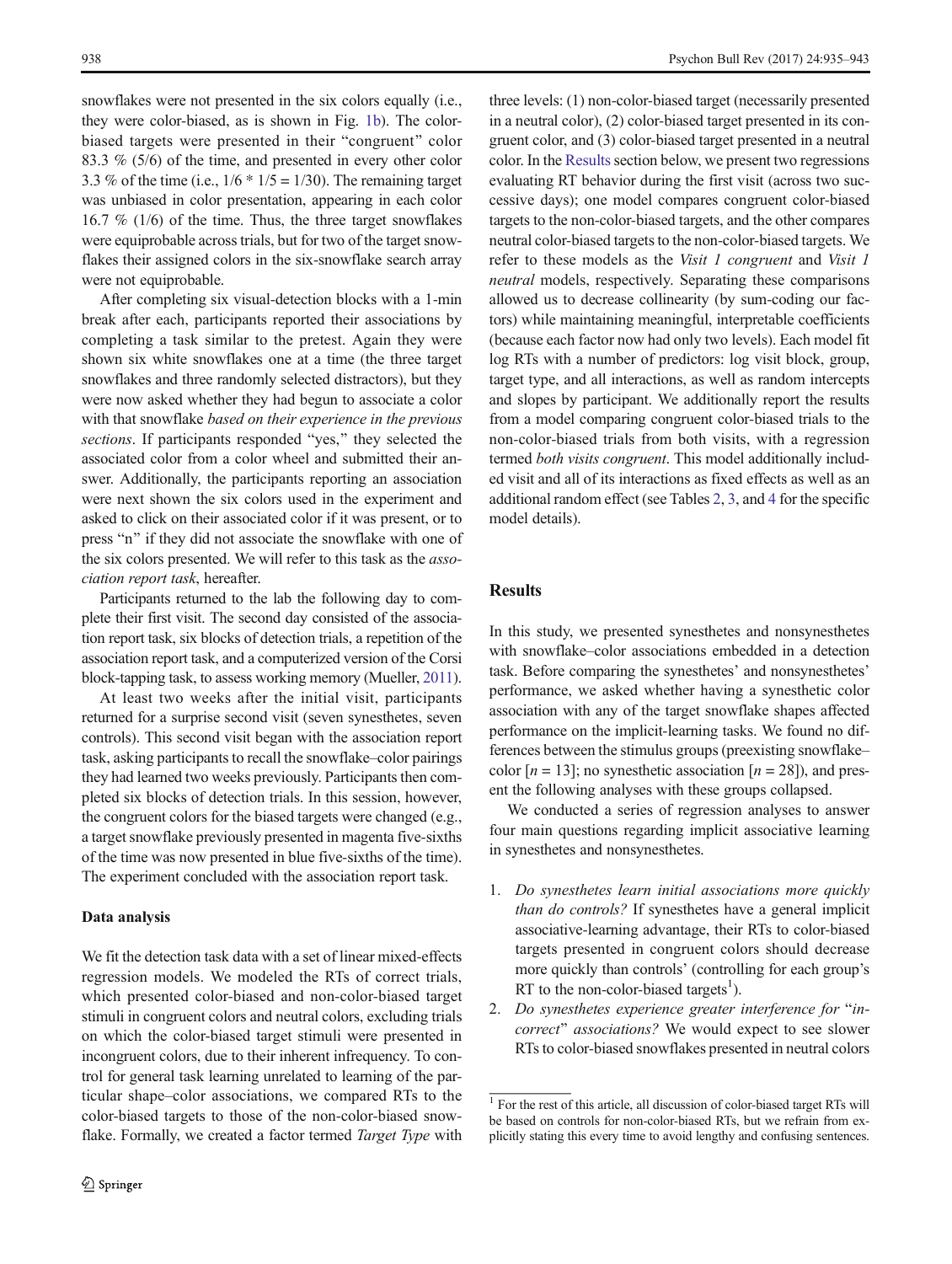## <span id="page-4-0"></span>Table 2 Visit 1 congruent model fixed-effect results

|                                                        | β       | SE        |        |
|--------------------------------------------------------|---------|-----------|--------|
| Intercept                                              | 6.42    | $(-0.05)$ | ***    |
| log Visit Block                                        | $-0.16$ | (0.01)    | ***    |
| Group                                                  | $-0.01$ | (0.05)    |        |
| Target Type                                            | $-0.10$ | (0.02)    | ***    |
| $log$ Visit Block $\times$ Group                       | 0.02    | (0.01)    |        |
| $log$ Visit Block $\times$ Target Type                 | $-0.01$ | (0.01)    |        |
| Group $\times$ Target Type                             | 0.04    | (0.02)    | ÷      |
| $log V$ isit Block $\times$ Group $\times$ Target Type | $-0.02$ | (0.01)    | $\ast$ |

 $\frac{1}{p}$   $p$  < .1,  $\frac{1}{p}$   $p$  < .05,  $\frac{1}{p}$   $p$  < .01,  $\frac{1}{p}$   $p$  < .001. *SE* indicates the standard error of the estimate. This regression models non-color-biased trials versus the congruent color-biased trials from Visit 1. All factors are sum-coded: for Group, control  $= -1$ , synesthete  $= 1$ ; for Target Type, non-color-biased  $=-1$ , congruent color-biased = 1

for synesthetes than for controls if synesthetes experience greater interference from improbable snowflake–color associations.

- 3. Do synesthetes maintain associations better than controls after a long-term delay? If synesthetes have superior long-term retention abilities for associations, they would correctly report snowflake–color associations with greater accuracy than controls after a long-term delay.
- 4. Do synesthetes experience greater interference when learning new associations? Synesthetes' RTs to congruently presented color-biased snowflakes during Visit 2 should decrease more slowly than during Visit 1 if they experience greater interference when learning new colors for the color-biased snowflakes.

We analyzed the data from the association report task administered at the beginning of Day 3 to answer the second question. The analyses answering Questions 1, 2,

Table 3 Visit 1 neutral model fixed-effect results

|                                                       | Β       | SE     |     |
|-------------------------------------------------------|---------|--------|-----|
| Intercept                                             | 6.56    | (0.05) | *** |
| log visit Block                                       | $-0.13$ | (0.02) | *** |
| Group                                                 | 0.03    | (0.05) |     |
| Target Type                                           | 0.03    | (0.02) |     |
| $log$ visit Block $\times$ Group                      | 0.04    | (0.02) | ÷   |
| $log$ visit Block $\times$ Target Type                | 0.01    | (0.01) | ÷   |
| Group $\times$ Target Type                            | 0.08    | (0.02) | **  |
| $log$ Visit Block $\times$ Group $\times$ Target Type | 0.00    | (0.01) |     |

 $\phi^{\dagger} p < 0.1$ ,  $\phi^* p < 0.01$ ,  $\phi^* p < 0.001$ . SE indicates the standard error of the estimate. Regression models non-color-biased trials versus the neutral color-biased trials from Visit 1. All factors are sum-coded: for Group, control  $= -1$ , synesthete  $= 1$ ; for Target Type, non-color-biased  $= -1$ , neutral color-biased = 1

Table 4 Both visits congruent model fixed-effect results

|                                                                      | β       | SE     |     |
|----------------------------------------------------------------------|---------|--------|-----|
| Intercept                                                            | 6.35    | (0.04) | *** |
| log Visit Block                                                      | $-0.14$ | (0.01) | *** |
| <b>Visit</b>                                                         | $-0.11$ | (0.01) | *** |
| Group                                                                | 0.00    | (0.04) |     |
| Target Type                                                          | $-0.08$ | (0.02) | **  |
| $log$ Visit Block $\times$ Visit                                     | 0.02    | (0.00) | *** |
| $log$ Visit Block $\times$ Group                                     | 0.01    | (0.01) |     |
| Visit $\times$ Group                                                 | 0.01    | (0.01) |     |
| $log$ Visit Block $\times$ Target Type                               | $-0.01$ | (0.00) |     |
| Visit $\times$ Target Type                                           | 0.02    | (0.00) | *** |
| Group $\times$ Target Type                                           | 0.03    | (0.02) |     |
| $log$ Visit Block $\times$ Visit $\times$ Group                      | $-0.01$ | (0.00) | **  |
| $log$ Visit Block $\times$ Visit $\times$ Target Type                | 0.00    | (0.00) | t   |
| $log$ Visit Block $\times$ Group $\times$ Target Type                | $-0.01$ | (0.00) | *   |
| Visit $\times$ Group $\times$ Target Type                            | $-0.01$ | (0.00) | *** |
| $log$ Visit Block $\times$ Visit $\times$ Group $\times$ Target Type | 0.00    | (0.00) |     |

 $\phi^{\dagger} p < 0.1$ ,  $\phi^* p < 0.05$ ,  $\phi^* p < 0.01$ ,  $\phi^* p < 0.001$ . *SE* indicates the standard error of the estimate. This regression models non-color-biased trials versus the congruent color-biased trials from Visits 1 and 2. All factors are sum-coded: for Group, control  $= -1$ , synesthete  $= 1$ ; for Target Type, non-color-biased  $= -1$ 1, neutral color-biased = 1; for Visit, Visit  $1 = -1$ , Visit  $2 = 1$ 

and 4 were performed with a set of mixed-effect linear models on correct trials from the detection task (see the [Data Analysis](#page-3-0) section for details).

#### 1. Learning of the initial pairings

If synesthetes and nonsynesthetes learned the implicit snowflake–color associations at different rates during Visit 1, we should see group differences in their RT behavior as a function of block and target type (i.e., non-color-biased, congruent color-biased, or neutral color-biased). Specifically, synesthetes' RTs to color-biased targets presented in their congruent color should decrease more quickly than the controls'. This pattern would indicate quicker realization of the most probable color for the color-biased snowflakes.

We fit synesthetes' and controls' RT data with a mixedeffects linear regression (Visit 1 congruent model; see Table 2) to evaluate the presence of this data pattern and assess whether groups learned the shape–color associations at different rates. The results indicated that participants did indeed learn the presented associations, with average RTs to the congruent color-biased targets being faster than those to noncolor-biased targets:  $\beta = -0.10$ ,  $p < .001$ . The facilitated RTs in response to congruent color-biased targets, however, marginally differed in magnitude across groups ( $\beta$  = 0.04, p = .07), with synesthetes experiencing less facilitation than nonsynesthetes. Further examining RTs to the congruent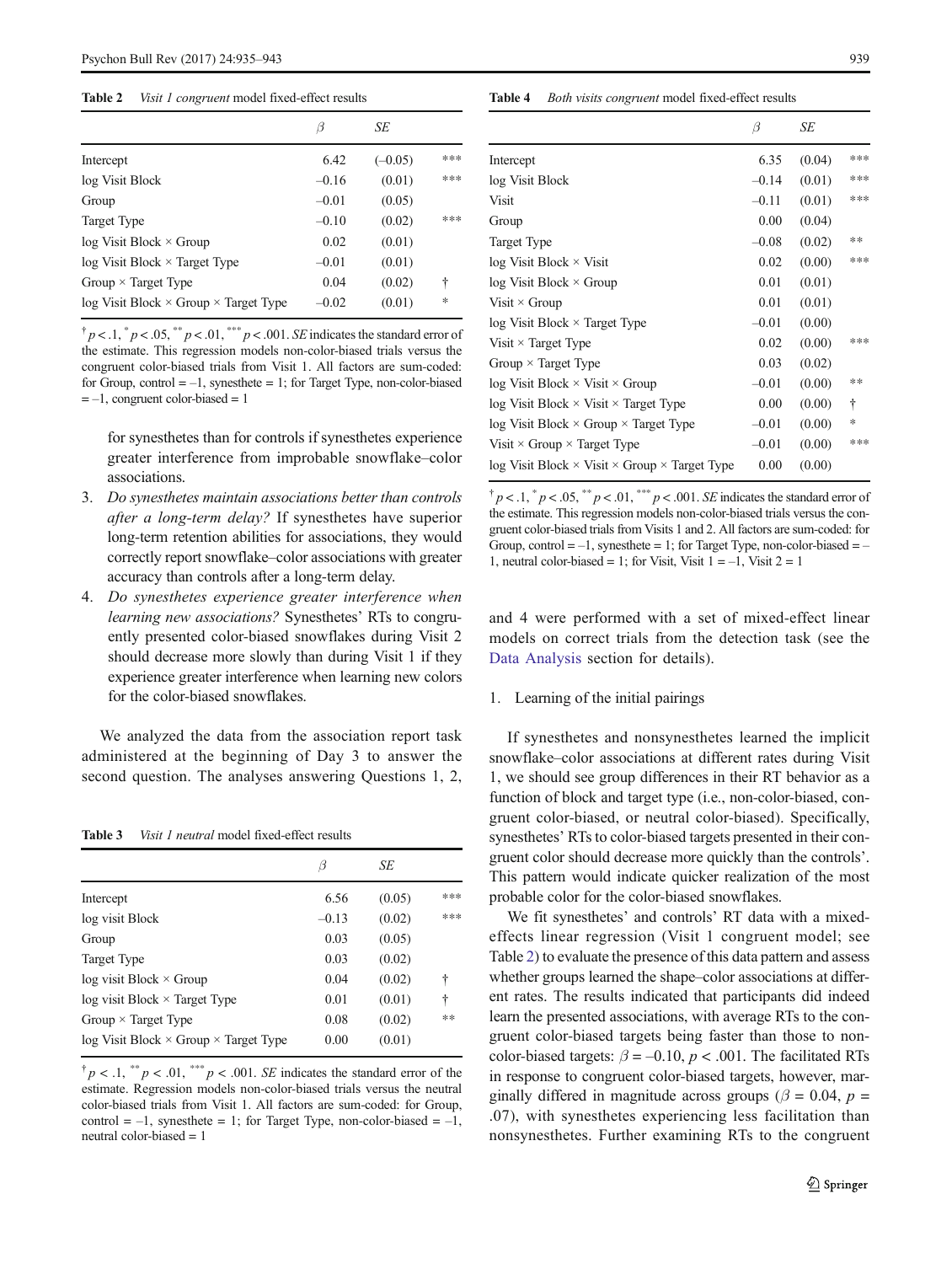<span id="page-5-0"></span>color-biased targets, we found that synesthetes' RTs on these trials decreased more quickly than the nonsynesthetes' RTs (controlling for each group's non-color-biased RTs; see Fig. 2). A significant three-way interaction among block, group, and target type in our Visit 1 congruent model statistically confirmed this data pattern:  $\beta = -0.02$ ,  $p < .05$ . Interestingly, it appears that this three-way interaction is driven by controls' early sensitivity to congruently presented color-biased targets. That is, nonsynesthetes exhibited faster reaction times to congruent color-biased targets from the initial block of the first visit, whereas this pattern gradually developed throughout the first visit for the synesthetes. Contrary to a general implicit-learning benefit for synesthetes, these finding suggest that synesthetes were slower to benefit from the shape–color associations in our task and benefited less from these associations.

## 2. Interference during learning of the initial pairings

Another indication of learning in our task would be slower RTs to color-biased targets when they are not presented in their congruent color. This data pattern would demonstrate an interference effect for improbable snowflake–color presentations. We evaluated whether or not synesthetes and nonsynesthetes experienced different amounts of interference while implicitly learning the snowflake–color pairings, with a mixed-effect linear regression (Visit 1 neutral; Table [3\)](#page-4-0). If the groups experienced interference differently, we would expect to see that group membership would affect the difference between RTs to the non-color-biased target and RTs to the neutral color-biased targets. Our analysis revealed a significant group by target type interaction ( $\beta = 0.08$ ,  $p < .01$ ), indicating that synesthetes experienced greater interference from colorbiased targets appearing in their noncongruent colors than did nonsynesthetes. That is, synesthetes' RTs to color-biased snowflakes presented in neutral colors were slower than their RTs to the non-color-biased snowflake. As can be seen in Fig. [3,](#page-6-0) controls' RTs to neutral color-biased targets are numerically faster than their RTs to the non-color-biased snowflakes. These results demonstrate that synesthetes experienced greater interference for improbable snowflake–color pairs than did controls during the learning of these shape–color associations.

## 3. Memory for learned associations

To determine whether synesthetes' and nonsynesthetes' long-term retentions of implicitly learned associations differed, we analyzed performance on the association report task obtained at the beginning of Day 3. Considering only the color-biased target snowflakes, we calculated accuracy in a binary manner: correct if participants reported an association and selected the correct color from the six options, incorrect if they chose the wrong color or did not report an association. To assess long-term memory of learned associations fairly across groups, we considered only the participants who had correctly reported both snowflake–color pairings at the end of Day 2 (four controls, seven synesthetes). Of the four controls who had demonstrated successful learning of both associations at the end of Day 2, one correctly reported both pairings during the delayed retest, and the remaining three reported neither association correctly (see Fig. [4\)](#page-6-0). In contrast, five synesthetes demonstrated long-term memory of both associations, one



Fig. 2 Detection task RTs by block for each visit, group, and target snowflake type. Lines depict linear model fits for illustration purposes only. Error bars indicate standard errors of the means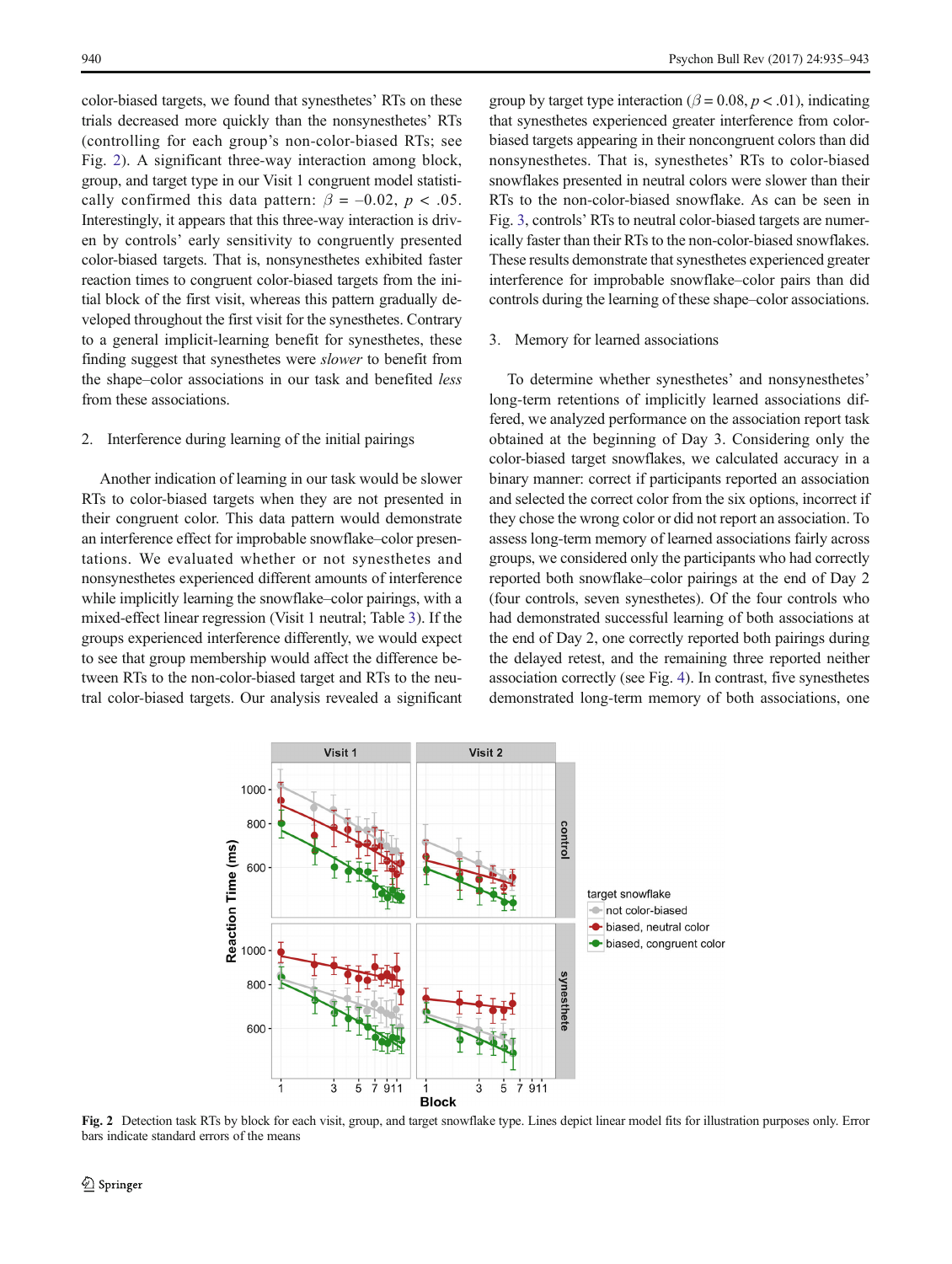

<span id="page-6-0"></span>

Fig. 3 Mean detection task RTs by visit, group, and target snowflake type. Error bars indicate standard errors of the means

synesthete correctly reported one association, and only one synesthete failed to remember either association. This pattern of results suggests that synesthetes have heightened long-term memory abilities for associations. We statistically confirmed this observation with a mixed-effects logistic regression modeling accuracy by group and random intercepts by participant. We found that group membership significantly predicted the long-term retention of snowflake–color associations, with controls having lower average accuracy than synesthetes:  $\beta = -2.40$ ,  $p < .05$ . These findings suggest that synesthetes have a heightened ability to retain associations over long periods of time.

#### 4. Interference when learning new pairings

Finally, we investigated whether or not synesthetes experience greater interference when learning new associations.



Fig. 4 Long-term retention of snowflake–color associations. Each point represents one participant. Only those participants who correctly reported both associations at the end of Day 2 are included

These new associations paired the same color-biased target snowflakes from Visit 1 with colors that had previously been neutral. We hypothesized that if interference were experienced while learning novel associations, the difference between the RTs to newly congruent color-biased targets and to non-colorbiased targets would be smaller during Visit 2 than during Visit 1. That is, the RT benefit would be smaller for seeing the color-biased snowflakes in their newly assigned most probable color. If the groups differed in the amounts of interference experienced while learning the new associations, we should find that group membership would interact with target type and visit. The results from a mixed-effects linear model (both visits congruent; see Table [4](#page-4-0) for details) indicated a significant three-way interaction among group, target type, and visit;  $\beta = -0.01$ ,  $p < .001$ . As can be seen in Fig. [2,](#page-5-0) this finding indicates that the synesthetes' congruent facilitation that had been evident during Visit 1 disappeared during the second visit, whereas controls exhibited a consistent benefit from seeing a target snowflake in its congruent color during both visits. That is, synesthetes did not respond faster to congruently presented color-biased targets during Visit 2. These results suggest that synesthetes' heightened long-term memory for shape–color pairs leads to increased interference when learning new colors for those same shapes.

## Generalized group differences

We also compared group performance on the Corsi blocktapping task to ensure that our synesthetes did not have superior memory in general or increased motivation. A t test did not reveal significant memory span differences between the controls and synesthetes,  $M_C = 5.83$ ,  $M_S = 5.29$ ,  $t(13) = -1.28$ ,  $p > .05$ . This result suggests that our synesthetes and nonsynesthetes differed neither in general working memory abilities nor in motivation put forth during our experiment.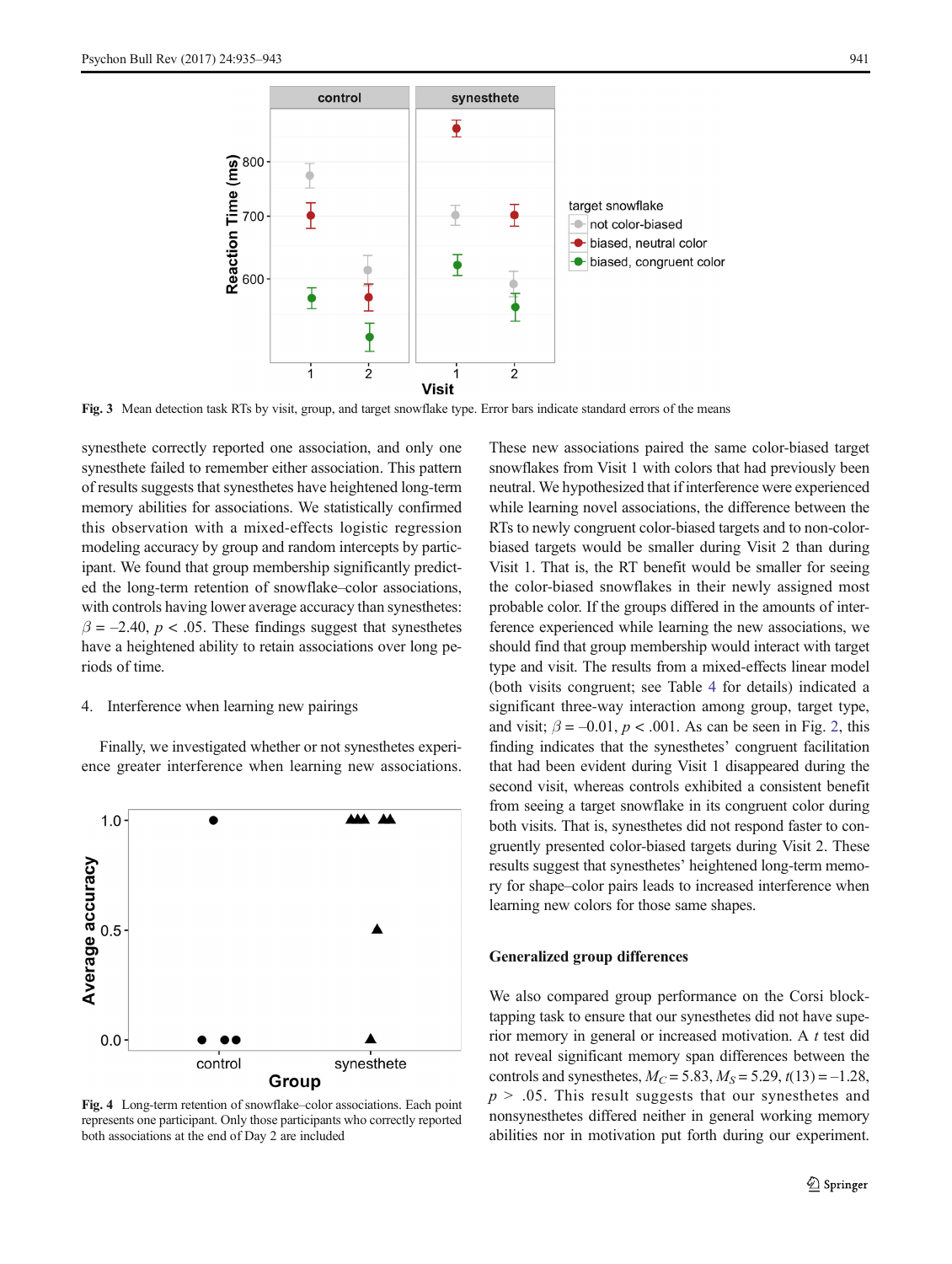Moreover, since working memory is highly correlated with intelligence, this finding also suggests that the groups did not differ in general intelligence (e.g., Conway, Kane, & Engle, [2003](#page-8-0)).

## **Discussion**

In the present study, we investigated the hypothesis that synesthesia arises in part due to an enhanced ability to implicitly learn associations that are present in the statistics of the real world. Mimicking the environment in which synesthesia is acquired, we probabilistically paired snowflakes with colors, and participants were not required to attend to these colors to complete the detection task. We collected a continuous accuracy measure at multiple time points across learning, allowing for fine-grained investigation of associative implicit learning in synesthetes and nonsynesthetes.

Our results regarding learning of the initial snowflake–color pairs revealed strikingly different patterns of learning for synesthetes and nonsynesthetes. Both synesthetes and nonsynesthetes were able to implicitly learn the snowflake– color associations, but the learning patterned in different ways for each group. Nonsynesthetes exhibited a fast, strong facilitation effect for color-biased snowflakes presented in their congruent colors. In contrast, synesthetes slowly acquired a reduced version of this RT facilitation effect over the course of Visit 1. We also reported group differences in RTs to colorbiased snowflakes occurring in neutral colors. For these trials, synesthetes' RTs were slower than those to non-color-biased targets, whereas nonsynesthetes did not experience such an interference effect. This pattern of results indicates that synesthetes experienced greater interference when colorbiased targets were presented in a color other than their congruent color. Overall, our findings from Visit 1 demonstrate a "fast-facilitation" learning effect for controls, and a "fast-interference, slow-facilitation" learning effect for synesthetes.

Further group differences were found when addressing long-term retention of the original snowflake–color associations and learning of novel associations. After a two-week delay, synesthetes demonstrated superior retention of the original associations, relative to nonsynesthetes. Potentially as a consequence of this superior long-term memory, synesthetes also experienced greater interference than did nonsynesthetes when learning new associations. Specifically, synesthetes did not exhibit a facilitation effect for color-biased targets presented in their newly congruent colors. By testing participants after a two-week delay on the original associations and then teaching them novel association, we found that synesthetes had superior long-term memory and, consequently, experienced greater interference when learning new colors for the same color-biased snowflakes.

This study demonstrated that learning implicit shape– color pairs affects synesthetes and nonsynesthetes in different ways. We expanded upon findings from the single previous study that had investigated implicit learning in synesthesia. Rothen et al. ([2013\)](#page-8-0) presented participants with artificial grammars and only found implicit-learning differences for stimuli within the synesthetes' synesthetic domain (i.e., graphemes for grapheme–color synesthetes). Our findings add further detail to the ways in which synesthetes' implicit learning differs from nonsynesthetes', in a novel domain: associative learning. The pattern of our results also partially supports our recent study of explicit associative learning in synesthetes, in which we found superior long-term memory but a faster learning rate of associations for synesthetes (Bankieris & Aslin, [in press](#page-8-0)). There are a few potential explanations for the contradictory findings for learning rates in explicit versus implicit tasks. Since the explicit-learning task we used was self-directed and the present implicit-learning task was experimenter-directed, this difference could contribute to the conflicting results. Perhaps explicitly choosing which items to allocate their attention to allows synesthetes to more efficiently consolidate what they learn, whereas experimenterdefined presentation sequences prevent this enhanced consolidation. Although we did not find evidence for group differences in self-directed learning strategies, the findings from previous studies investigating explicit associative learning support the hypothesis that self-directed learning is a critical factor to consider. Multiple studies using experimenter-directed presentation of explicitly learned associations either have failed to find an enhanced learning rate or have actually demonstrated a reduced learning rate for synesthetes (Brang, Ghiam, & Ramachandran, [2013;](#page-8-0) Pfeifer, Rothen, Ward, Chan, & Sigala, [2014](#page-8-0); Pritchard, Rothen, Coolbear, & Ward, [2013](#page-8-0)). The one other study using a self-directed learning phase had presented participants with six shape–color associations simultaneously, allowing the participants to direct their attention to individual pairings as desired (Rothen & Meier, [2010](#page-8-0)). That study did not directly investigate learning rates, but it showed that synesthetes outperformed controls on both an immediate and a delayed test. Accordingly, thoughtfully considering the learning phase in future research will be necessary in order to gain a deeper understanding of synesthetes' associative memory capabilities.

Another potential explanation for the different learning rate results between explicit and implicit studies is the type and granularity of memory that was assessed at test. For the explicit-learning and -memory study we conducted (Bankieris & Aslin, [in press\)](#page-8-0), participants were required to recall the precise color values of the learned associations. In